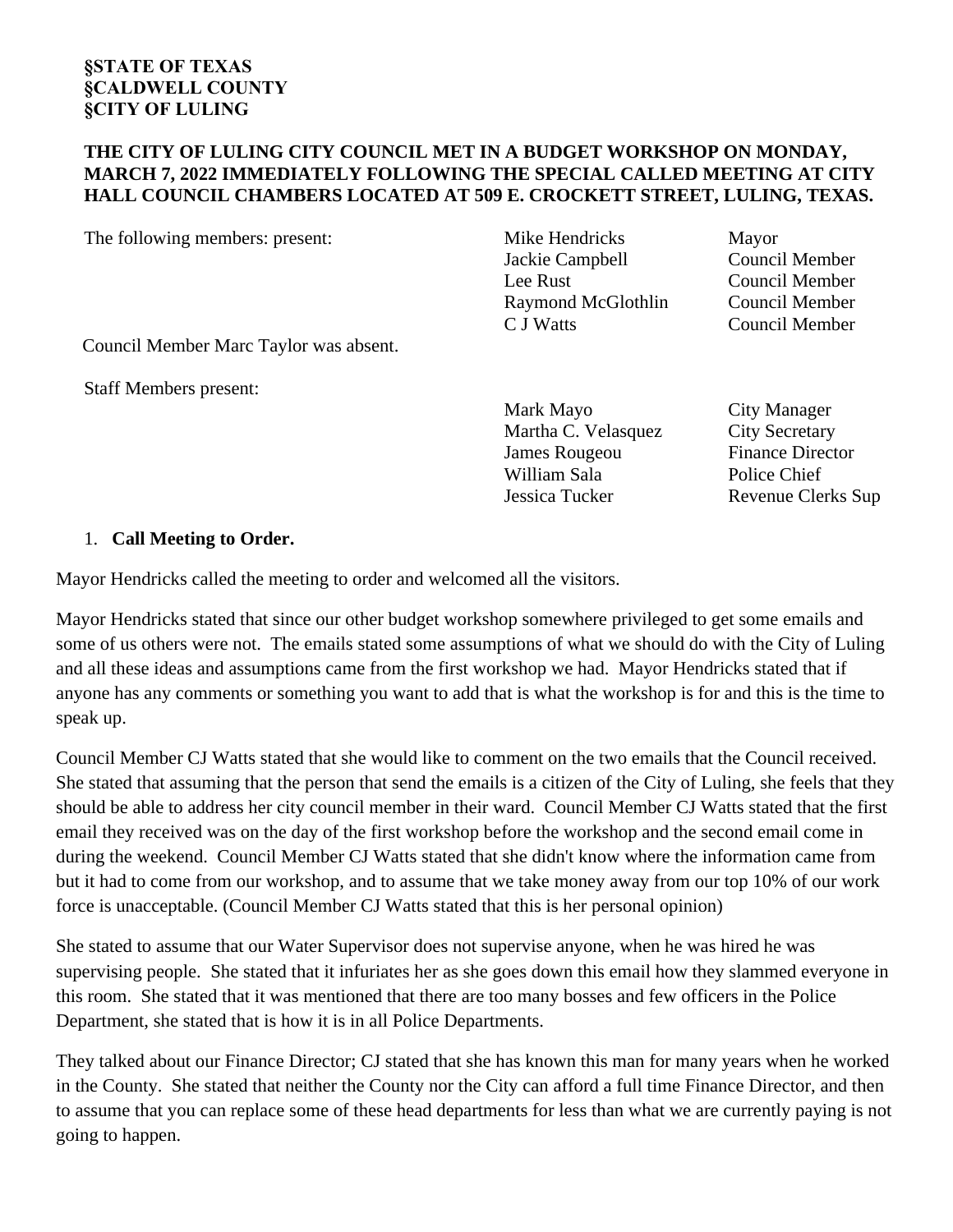Council Member CJ Watts stated that for someone to have a lot of say on paper did not bother to show up to this workshop. CJ stated that she responded and thanked them and acknowledged receipt of the emails and told them when the next workshop was going to be and where it was going to take place, and they aren't here.

She mentioned that the email suggested paying City Manager less, she stated that she has been in these meeting where the City Manager has turned down raises and asked City Council member Ward 1 if she remembered that, to which Ward 1 acknowledge that he had turned down raises.

Council Member Watts stated that everyone had received the second email with the exception of Council Member Ward 2, to which they acknowledge they had received it. They stated that they might know where the letter originated but to assume that someone in the workshop had wrote it, they did not believe that.

## **2. Budget Work Session on the 2022/2023 Proposed Budget.**

Finance Director, Sonny Rougeou stated at the last workshop he mentioned that there were some items that had failed to include in the budget, he has added them to the budget along with the fact that the second round of COVID relief fund which should come in in August, we can use those funds for our water meter replacement, so that increased our revenue by about \$230,000. They also met with the LCRA engineer that is looking at our 5 year plan and instead of half million dollars the cost has dropped to \$200,000. It has reduced our deficit to \$685,235.00. Mark stated that the 5 years LCRA plan is \$300,000 for the next 5 years.

Mark stated that the survey that he passed out shows rates of what we charge for water and what our surrounding city charges and we are lower than the surrounding cities. Mark stated that this is only a proposal for the Council to look at; the base charge for water \$12.50 and if we did a 50% increase on base which is \$6.25 the total would be \$18.75. Mark stated that we have a total of 2173 customers inside the city limits; if we increase base by 50% that would generate \$13,581.25 per month if we increase base by 60% that would generate \$16,297 per month. If we did 50% base increase that would generate a increase of \$201,298.20 annually and if we did a 60% increase it would generate an increase of \$241.557.84 annually. Mark stated that we have about 156 customers that are outside of city limits and they are looking at adding a \$6.00 bump for living outside city limits along with the 50% increase of the base charge, He stated that they aren't paying city taxes but are receiving some of our services. The annual increase of the outside city limits is \$27,235.60 for 50 % increase and \$30,215 annual increase for 60% increase in revenue.

Mark stated that the base on sewer right now is \$13.50 and if they did a 45% increase that would be \$6.08 base increase which would total \$19.58 base. Total number of customers are 1671, and increase of about \$11,983 monthly and commercial \$5,111 residents \$7,024. If we go up we are still right there with other cities, comparable.

Mark stated that other cities are charging more but it varies from city to city. Mark stated that we can change sewer rates from average of 3 months to 70 to 75% of your water usage, instead of averaging.

City Manager, Mark Mayo stated that total water and sewer fees would increase by \$517,597.00 if we raised some of the charges as discussed, which helps on the deficit we have but we haven't even discussed raises yet. Mark stated that he wanted to get the Council's opinion on this and for them to think about it.

As far as salaries go, he passed out a survey from surrounding cities. He stated that he took the highest paying and lowest paying and took those numbers out. He took the second highest and the second lowest and averaged them. The column in pink is the City of Luling.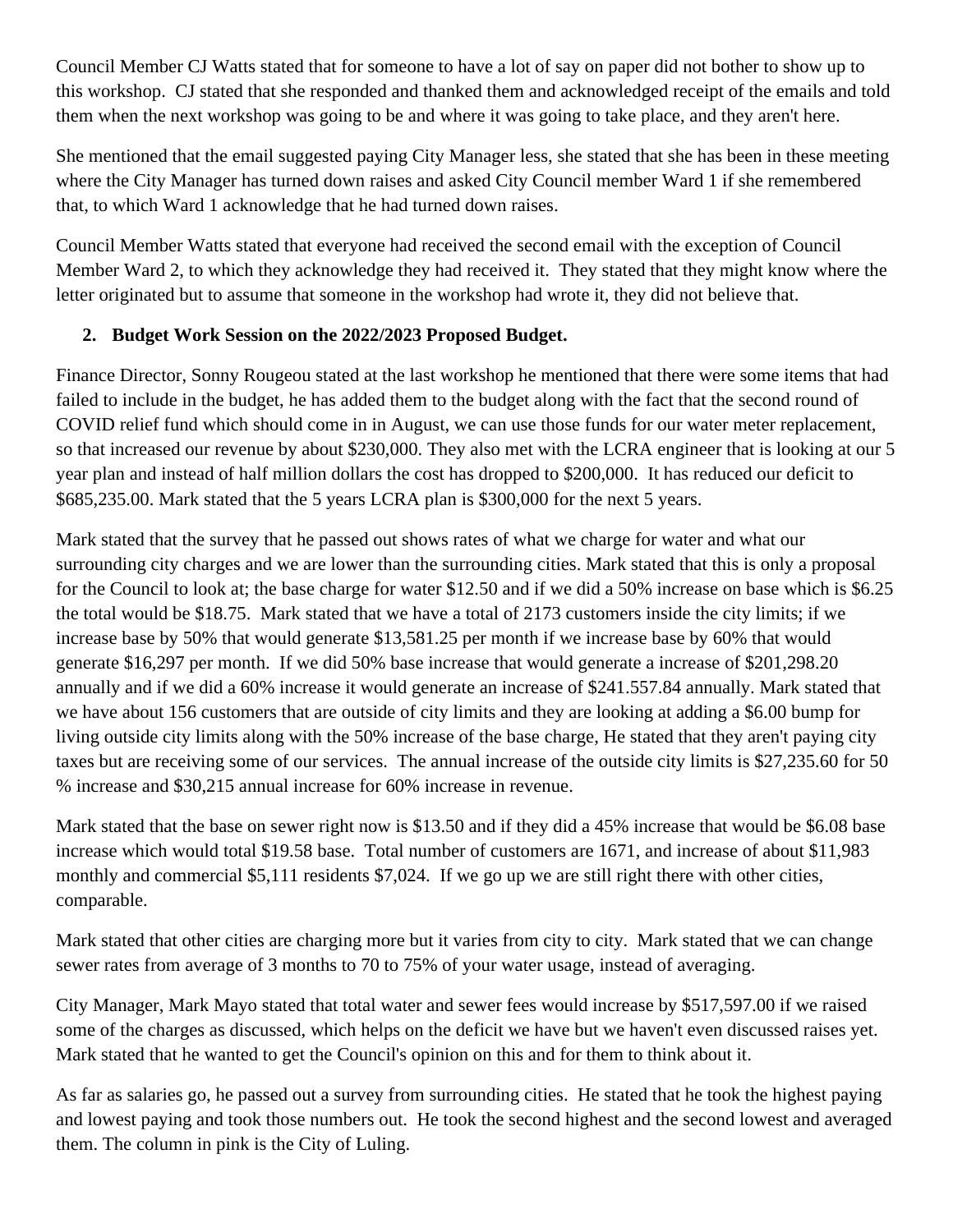Mark stated that there are a lot of cities that are paying incentive pay to get people to come work for them, like a sign on bonus.

He stated that Municipal Judge, EMS Director and Main Street are the only ones that are not in the low category. Mark stated that for us to be in the competitive we need to be at the average price in a few years. What the government has put out for inflation cost of living raise is 5.75% is what is on the news. Mark stated that he has put a 5% and 10% scenario for the Council to look at and decide what they want to do or which direction they want to go.

Mark stated that if you look at the Police Department they have some that offer the sign on bonus. Council member CJ Watts stated that she has a problem with the sign on bonuses because you give something to the new people that sign on but what do you do for the ones that have been there, what are you doing for them?

Council Member Raymond McGlothlin stated that he believes we need to do a significant increase on salaries like maybe a 10% increase which is about \$571,000. He stated that some of the hourly need a little bit more raise in some of those areas but we need to give our salary employees a raise too. He stated that this year we are going to have to take a hit and make a pretty significant increase if we are ever going to catch up.

Council Member CJ Watts stated that 5% is 5% but with the way things are going these days that 5% is not much to consider, and we are still losing ground. She stated that she agrees with Council Member Raymond McGlothlin that we are going to have to give a considerable increase to catch up with surrounding areas or else we are going to continue to lose employees which you cannot fault them for leaving for more pay.

Council Member Jackie Campbell stated that she is looking at street workers and we are going to have to do a considerable percentage raise because they are at the low totem pole and 5% is not going to be enough.

Council Member Lee Rust stated that he would like to have in the spreadsheet how many people are in the different departments. He would like to know how many employees we have that are on the low in, \$29,000 a year.

Council Member CJ Watts asked about the rates for permits, water taps and other permits, Mark stated that raising some of other fees to be able to give our employees a raise.

Mayor Hendricks stated that he agreed with Council Member Ray that we have to make a significant move to gain even a little ground because we are going to lose what we lose now. We talk about Buc-ees paying \$19 and other surrounding cities making more.

Mayor Hendricks stated that it looks like all the Council agrees that we need to do a significant raise.

City Manger, Mark Mayo stated that he needs the direction from the Council on how they want to proceed with raising water and sewer base rates and increases.

He stated that approval for the budget was on the agenda for Thursday, but if the Council needed more time to look at the budget and give the staff time to get some numbers together that we could call a special meeting to adopt the budget. The budget needs to be approved before April 1, 2022.

Council agreed that having a special meeting would be better so that they wouldn't make a hasty decision and it would give them more time to review the numbers.